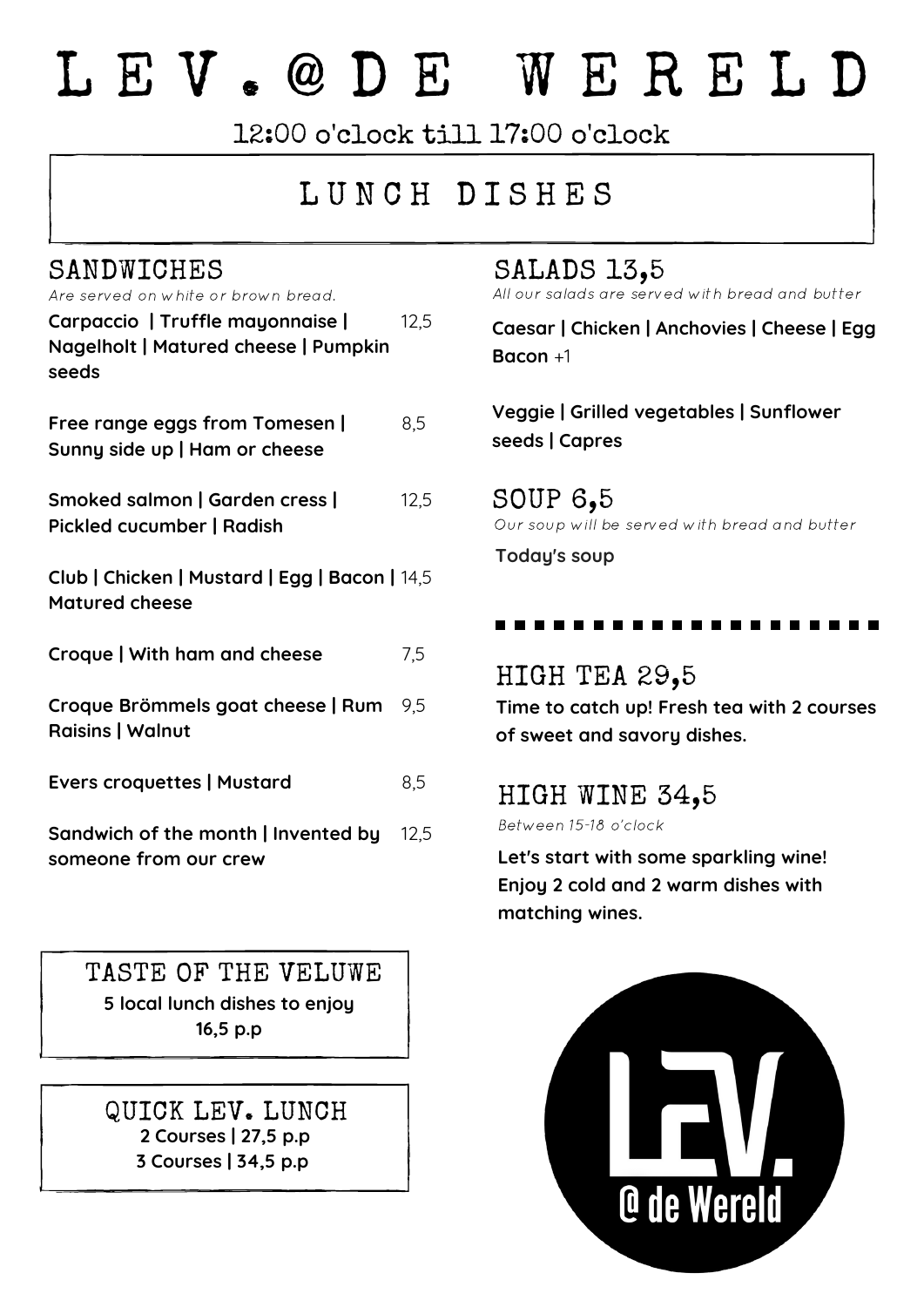# L E V . @ D E W E R E L D

12:00 o'clock till 22:00 o'clock

# DISHES TO ENJOY 14,5

**LEV.'s smoked salmon | Marinated asparagus | Wild garlic | Egg yolk**

**Tartelette | Asparagus | Parsley | Butter** (V)

**Carpaccio | Nekka | Trufflecrème | Wagenings Roem** (with gooseliver +3,5)

**Steak tartar | Amsterdam onion | Quail egg | Oyster crème**

**Pappadum | Crayfish | Kohlrabi | Lime** +1,5

**Fish of the season | Belgium spinach | Potato mousseline | Hibiscus** (with oyster +3,5)

**Chicken | Raw asparagus | Soy | Fried rice**

**Ling | Shiitake | Hemp | Lovage | Seaweed**

**Linguine | Green asparagus | Rocket | Matured Goatcheese** (V)

**Beef ribs | Asparagus | Potato | Rum**

**Veil loin + cheek | Asparagus | Baby potatoes | Red port and tarragon** +2

**Asparagus tempura | Baby bok choy | Green mustard | Eggwhite crème** (V)

**Ramen | Rettich | Egg | Sriracha** (V)

(V) = veggie dish or possible to order as a veggie dish

# SPECIALS | OUR OWN COWS

**Dry aged beef 35,-** Pomme Dauphine | Red wine jus | Onion

APPETIZER

**Zeebonk bread | Dips | 4,5**

**Oyster | Ponzu Granité | Borage | 3,5 p.p**

CHEF'S MENU

4 courses € 42,5 5 courses € 52,5

6 courses € 59,5



**Green salad | Cress | Croutons** SIDE DISHES 4,5

**Vegetables of the day**

**Thick fries | Mayonnaise**

TEMPTATIONS 8,5 **Strawberry | White chocolate | Basil | Pecan**

**Passion fruit | Cheesecake | Brownie ice cream**

**Cheeses from the region | with sides** +3

**LEV. Burger 19,5** Brioche bun | Bacon & Onion | Red wine | Pickles | Fries | Salad

Our kitchen crew would also love to cook for you without any fish or meat. They're inspired by the season. Just ask for extra vegetarian dishes! Please let us know if you have allergies or diets.